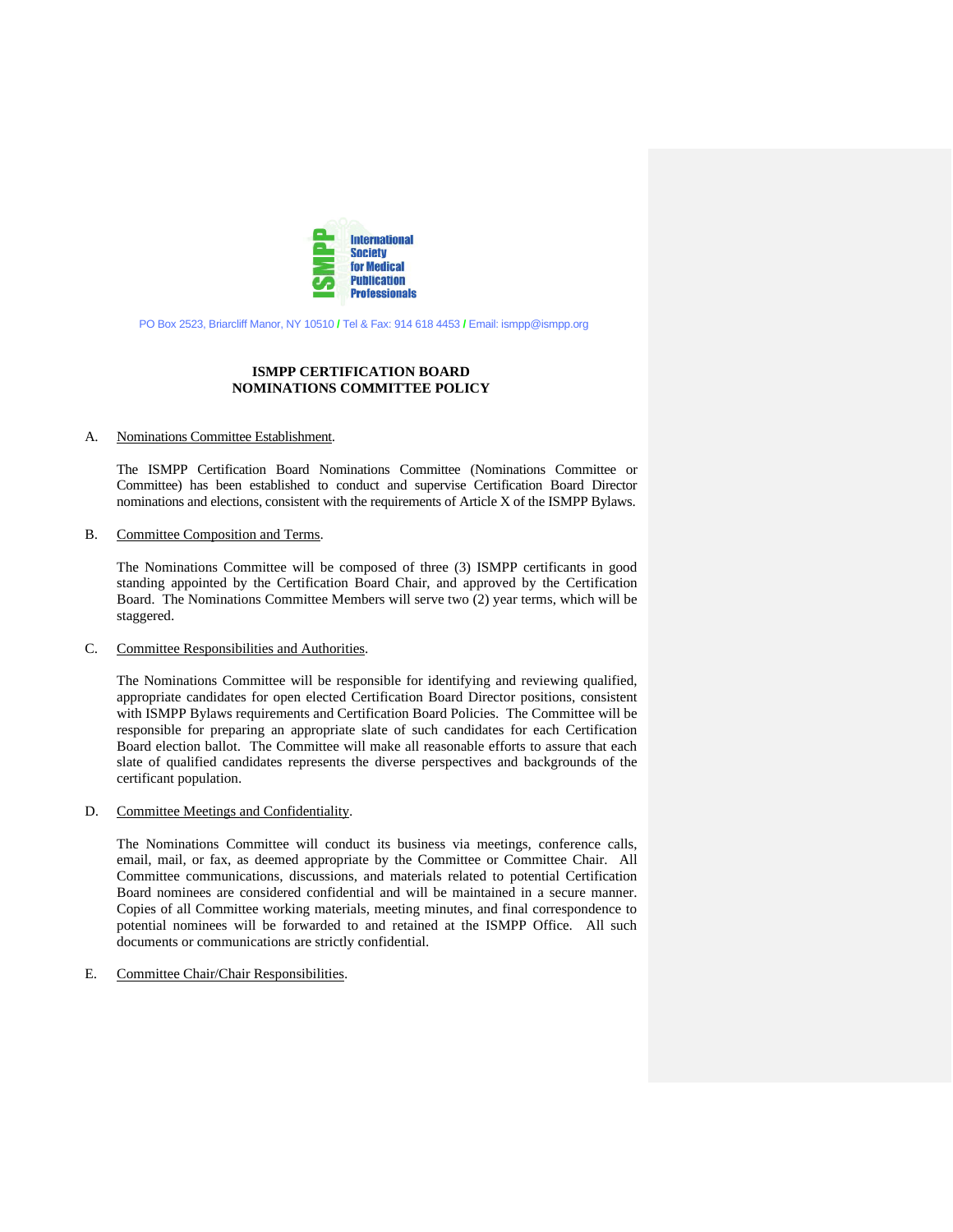ISMPP Certification Board Nomination and Election Policy Revised: 2020 Page 2 of 5

- 1. The Nominations Committee annually will elect one (1) of its Members to serve as Chair for a one (1) year term.
- 2. The Committee Chair will be responsible for the following functions:
	- a. Review the policies and procedures of the Nominations Committee with the Committee Members and staff and ensure that all activities of the Committee are in compliance with such policies.
	- b. Work with the Committee and staff to develop a calendar to include:
		- (1). Final date for the receipt of nomination forms.
		- (2). Deadlines for distributing all potential nominee information to Committee Members.
		- (3). Date(s) of conference call(s) or meeting(s) to select the annual slate of nominees.
		- (4). Deadline for notifying candidates of final Committee ballot selections.
		- (5). Deadlines for mailing, receiving, and counting ballots.
		- (6). Deadline for notifying all candidates of the election results.
	- c. Schedule and coordinate with the Committee and staff the date(s) of the conference call(s) or meeting(s) for the selection of nominees.
	- d. Ensure that all potential nominees are notified of final ballot selections, and that all candidates on the ballot are notified of elections results, in a timely manner.
	- e. Preside over all Committee meetings, to ensure that a ballot is prepared in accordance with Committee policies.
	- f. Refer the names of the certificants not nominated to the Certification Board Chair for consideration for Committee service.
	- g. Present the election results to the ISMPP Board of Trustees and Membership at the Annual Conference.
	- h. Additional tasks assigned by the Certification Board or the Committee.

**Formatted:** Font: Times New Roman, 10 pt, English (United States)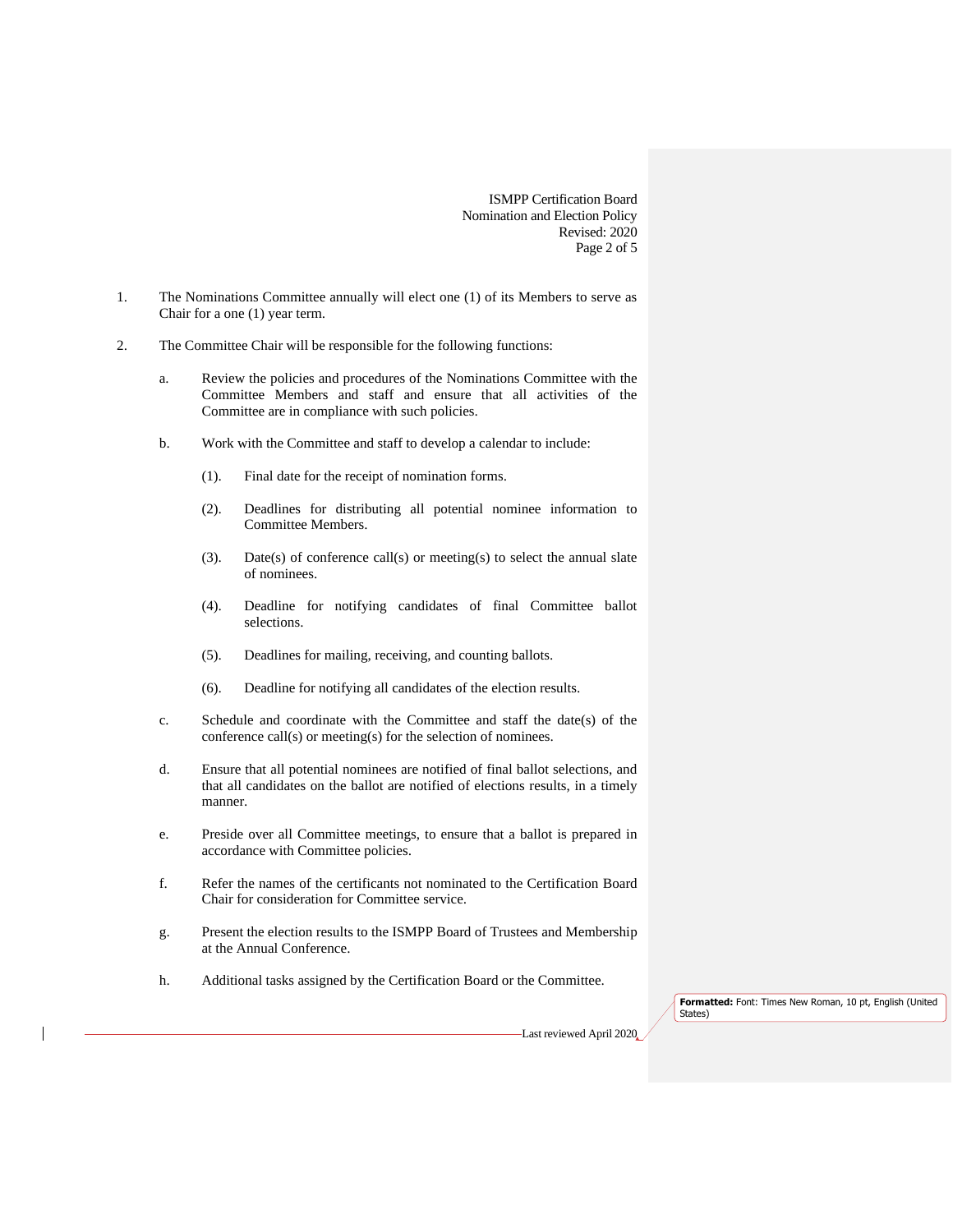ISMPP Certification Board Nomination and Election Policy Revised: 2020 Page 3 of 5

# F. Committee Member Responsibilities.

Each Nominations Committee Member will be responsible for the following Committee functions:

- 1. Recruitment and solicitation of qualified candidates for Certification Board positions.
- 2. Review and assessment of potential nominees for Certification Board positions, including an objective and complete review of all related materials.
- 3. Participation in all Committee conferences.
- 4. Preparation and supervision of Certification Board election ballots for each election.
- 5. Additional tasks assigned by the Committee or the Committee Chair.

## G. Candidate Recruitment Process.

- 1. The Nominations Committee will publish a Call for Nominations for open Certification Board positions on the ISMPP website at least one (1) month prior to each election. The Call for Nominations will include a deadline for submission of potential nominees. A reminder notice concerning the Call for Nominations will be sent one (1) week prior to the deadline. The Committee will actively recruit potential nominees before and after the Call for Nominations, and until the deadline.
- 2. The Committee will prepare and distribute candidate nomination forms. The nomination forms will be returned directly to the ISMPP Office in care of the Committee by the specified date.
- 3. The Committee will review and discuss potential nominees for each open Certification Board position. After thorough review and discussion, the Committee will determine which candidates are eligible and qualified, by consensus or majority vote.
- H. Nominations Criteria and Selection Procedures.
	- 1. All potential Certification Board Director nominees must be Certification Program certificants in good standing, except nominees for the Public Director position.
	- 2. The Nominations Committee will give a preference to potential nominees with the following qualifications:
		- a. Demonstrated contribution(s) to an ISMPP Committee and/or Board;

**Formatted:** Font: Times New Roman, 10 pt, English (United States)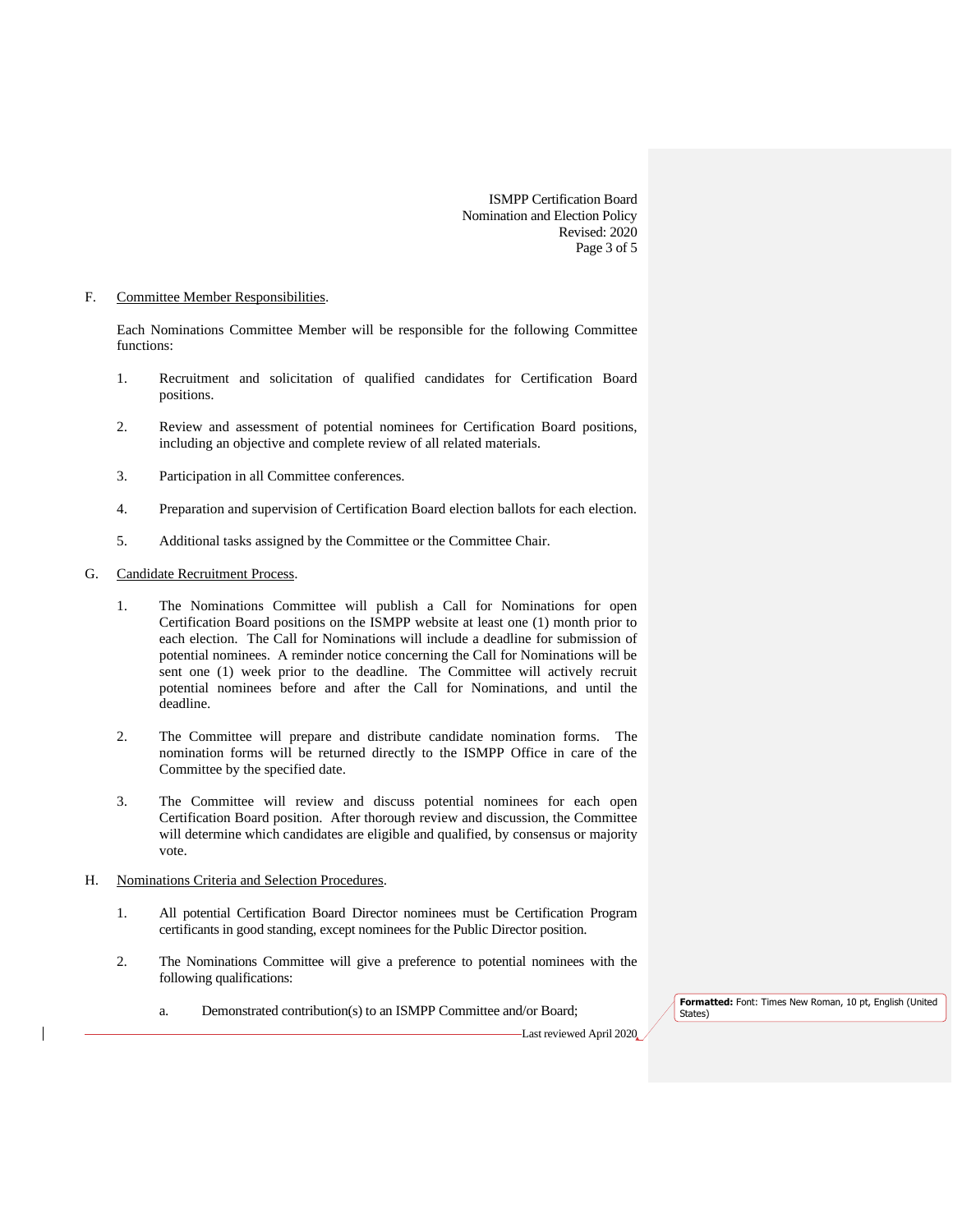ISMPP Certification Board Nomination and Election Policy Revised: 2020 Page 4 of 5

- b. Demonstrated contribution(s) to an ISMPP educational activity, including the development or presentation of an ISMPP workshop or seminar;
- c. Significant subject matter expertise in publication planning; or,
- d. Significant leadership experience or expertise in credentialing, non-profit governance, finance, business development, or marketing.
- 3. The Nominations Committee also will consider the following criteria when preparing the slate of candidates for open Certification Board positions: geographic location; employment experience or specialty; employer; and/or other relevant and appropriate factors. The Committee reserves the right to consider the balance of affiliations of the eligible candidates (eg, to avoid an excessive proportion of candidates employed by one company unit or by one type of employer).
- 4. The Nominations Committee will make all reasonable effort to identify two (2) or more eligible candidates to be elected to each open position.
- 5. Members of the Nominations Committee are not eligible for nomination to the Certification Board during their tenure on the Committee.
- 6. The Committee will prepare the election slate and appropriate ballots. The final ballot will represent the consensus or majority vote of the Committee.
- I. Ballot and Elections Procedure.

The Nominations Committee will be responsible for supervising election processes, including the following:

- 1. A secure electronic ballot containing the slate of Certification Board candidates will be emailed to each eligible certificant for voting. The electronic ballot will be active for a voting period of approximately (1) one week. The electronic ballot will identify the deadline for the ballot to be submitted to ISMPP. This system allows each certificant to cast only one ballot one time.
- 2. Upon request, a numbered paper ballot will be mailed to an eligible certificant.
- 3. Electronic ballots will be returned to ISMPP by email or mail. In order for an election ballot to be valid, if returned via email, the ballot must be received by the deadline. If the ballot is returned by mail, it must be postmarked no later than the published date, and received no later than five (5) days after the deadline to be valid.
- 4. Candidates will be elected by a plurality of the eligible votes cast.

**Formatted:** Font: Times New Roman, 10 pt, English (United States)